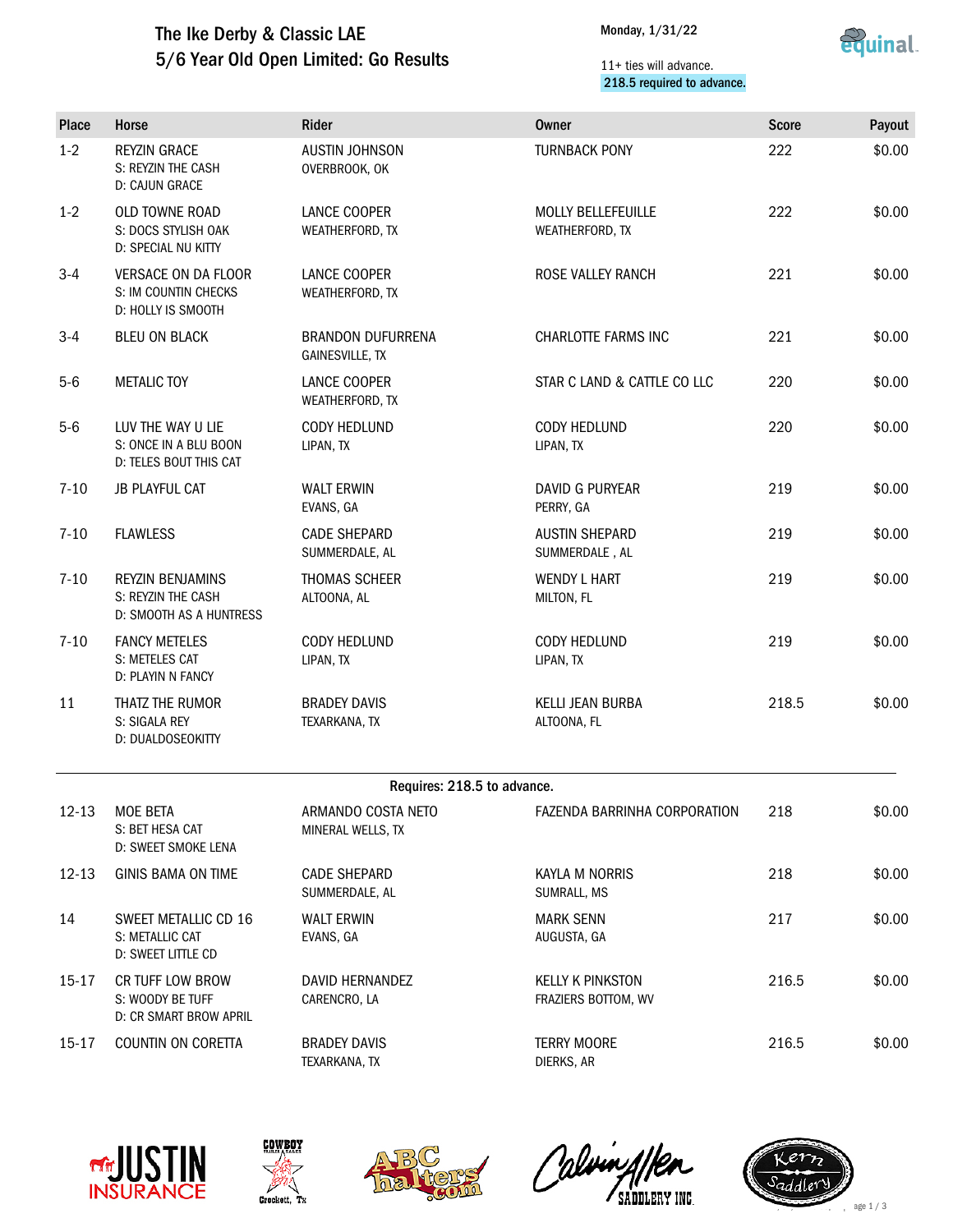

# The Ike Derby & Classic LAE 5/6 Year Old Open Limited: Go Results



#### 11+ ties will advance. 218.5 required to advance.

| Place     | Horse                                                                   | Rider                                              | Owner                                     | <b>Score</b> | Payout |
|-----------|-------------------------------------------------------------------------|----------------------------------------------------|-------------------------------------------|--------------|--------|
| $15 - 17$ | <b>HOLY CAT</b><br>S: HIGH BROW CAT<br>D: HOLLY IS SMOOTH               | BENJAMIN LEE ROBERSON<br>MINERAL WELLS, TX         | <b>SCOTT SKINKIS</b><br>BRILLION, WI      | 216.5        | \$0.00 |
| 18-20     | COWGIRLBLUZ<br>S: ONCE IN A BLU BOON<br>D: LITTLE EXOTIC DANCER         | <b>DALTON VICAR</b><br>MILLSAP, TX                 | <b>CIRCLE Y RANCH</b>                     | 216          | \$0.00 |
| 18-20     | SWEETEST LIL CAT                                                        | <b>TRENT HARRISON</b><br>BENTON, KY                | <b>JACK LOGSDON</b><br>SHAWNEETOWN, IL    | 216          | \$0.00 |
| 18-20     | METALLIC ROYAL BET                                                      | <b>ANDY LOAGUE</b><br>MANTACHIE, MS                | JOHN G CALLAHAN<br>MORTON, MS             | 216          | \$0.00 |
| 21-23     | ONE NU CATILLAC<br>S: ONE TIME PEPTO<br>D: DESIRES NU CATILLAC          | THOMAS SCHEER<br>ALTOONA, AL                       | <b>BRANDI SCHEER</b><br>ALTOONA, AL       | 215.5        | \$0.00 |
| 21-23     | HOTT TICKET<br>S: HOTTISH<br>D: REYTALIATE                              | <b>BRADEY DAVIS</b><br>TEXARKANA, TX               | ROGILLIO FARMS LLC                        | 215.5        | \$0.00 |
| 21-23     | MISS BOONAFIED                                                          | <b>BRANDON DUFURRENA</b><br><b>GAINESVILLE, TX</b> | <b>CHARLOTTE FARMS INC</b>                | 215.5        | \$0.00 |
| 24        | LENAS LAST SNOW FALL<br>S: METALLIC CAT<br>D: LENAS SNOW                | <b>DALTON VICAR</b><br>MILLSAP, TX                 | <b>CIRCLE Y RANCH</b>                     | 215          | \$0.00 |
| 25        | A LITTLE SNOW<br>S: METALLIC CAT<br>D: SMARTLITTLESNOWFLAKE             | <b>SHANE CARLON</b><br>WHITT, TX                   | <b>RUTH B COGSWELL</b><br>WEATHERFORD, TX | 214.5        | \$0.00 |
| 26-27     | A SPOT IN BAMA                                                          | <b>HARRIS SHEPARD</b><br>VERBENA, AL               | <b>AUSTIN SHEPARD</b><br>SUMMERDALE, AL   | 214          | \$0.00 |
| 26-27     | POSH SPICE<br>S: METALLIC CAT<br>D: DMAC SPICY SPOON                    | <b>BRADEY DAVIS</b><br>TEXARKANA, TX               | <b>STEVE BRUTON</b><br>DURANT, OK         | 214          | \$0.00 |
| 28        | <b>GAMBLING GAME</b><br>S: HIGH BROW CD<br>D: FMR DOUBLE THE PEPTO      | <b>GARRETT HAMPTON</b><br>WEATHERFORD, TX          | <b>RICK THOMPSON</b><br>BRYAN, TX         | 213.5        | \$0.00 |
| 29-30     | <b>COUNTESS CATRINA</b><br>S: IM COUNTIN CHECKS<br>D: CATRINA STARLIGHT | <b>CADE SHEPARD</b><br>SUMMERDALE, AL              | AMANDA PURDIN STANDISH<br>BATON ROUGE, LA | 212          | \$0.00 |
| 29-30     | EZLIKESUNDAYMORNING<br>S: METALLIC CAT<br>D: MISS REYCINE               | <b>JUSTIN WHITE</b><br>CHAPPELL HILL, TX           | <b>MELISSA HOELSCHER</b><br>KERRVILLE, TX | 212          | \$0.00 |
| $31 - 32$ | AU AUBIECAT<br>S: BAMACAT<br>D:                                         | <b>JOSH DEASON</b><br>PENSACOLA, FL                | <b>JOSH DEASON</b><br>PENSACOLA, FL       | 209          | \$0.00 |
| 31-32     | PLAYFUL LIL CD<br>S: HIGH BROW CD<br>D: PLAYFUL RICOCHET                | <b>WALT ERWIN</b><br>EVANS, GA                     | <b>TERRYE WARD</b><br>LINCOLNTON, NC      | 209          | \$0.00 |